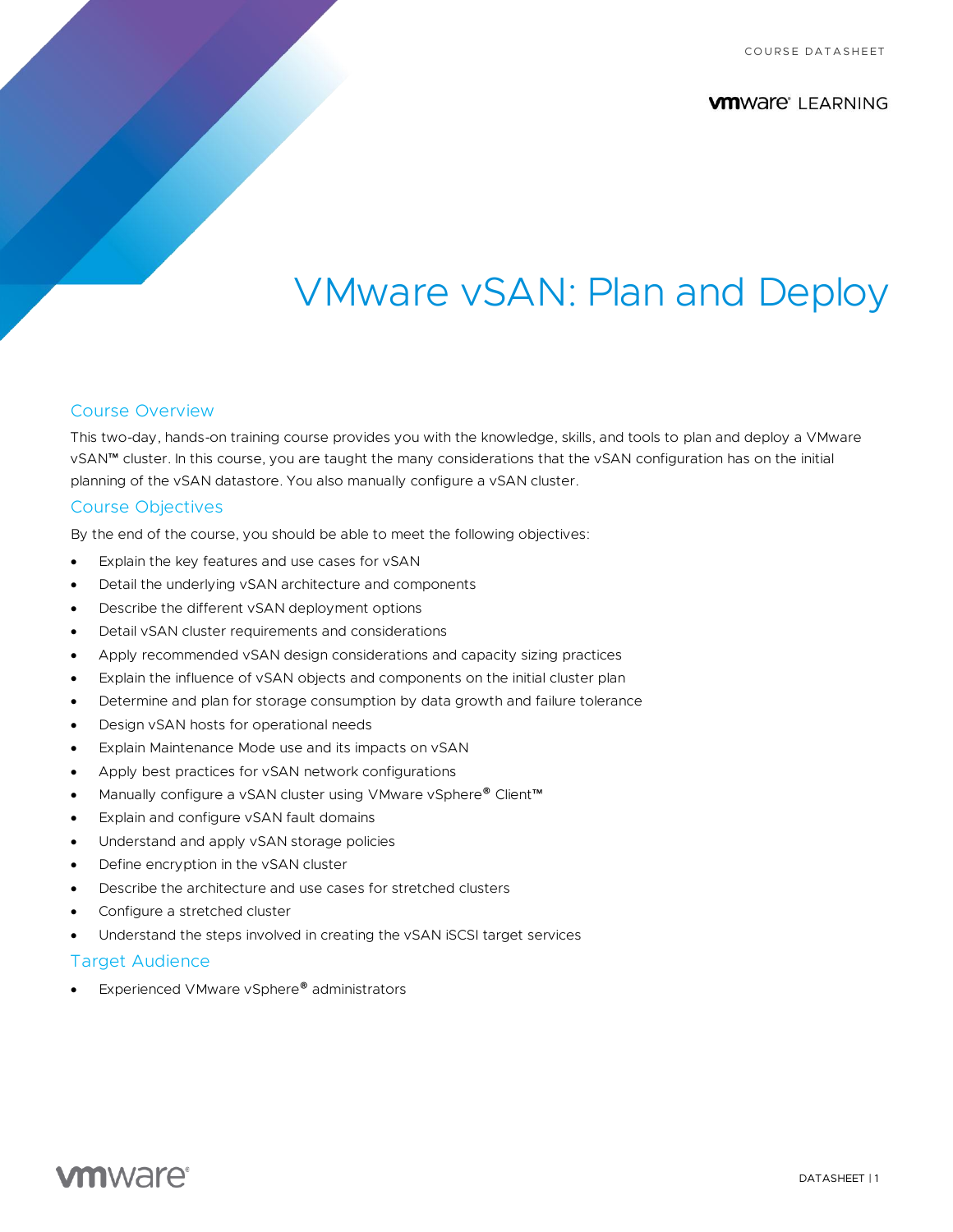### **Prerequisites**

You should have the following understanding or knowledge:

- Understanding of concepts presented in the VMware vSphere: Install, Configure, Manage course
- Knowledge of basic storage concepts
- Experience using vSphere Client to perform administrative tasks on vSphere clusters

#### Course Delivery Options

- Classroom
- Live Online
- [Private Training](https://mylearn.vmware.com/mgrReg/plan.cfm?plan=38045&ui=www_edu)
- [On Demand](https://mylearn.vmware.com/mgrReg/plan.cfm?plan=39210&ui=www_edu)

## Product Alignment

• VMware vSAN 7.0 U1